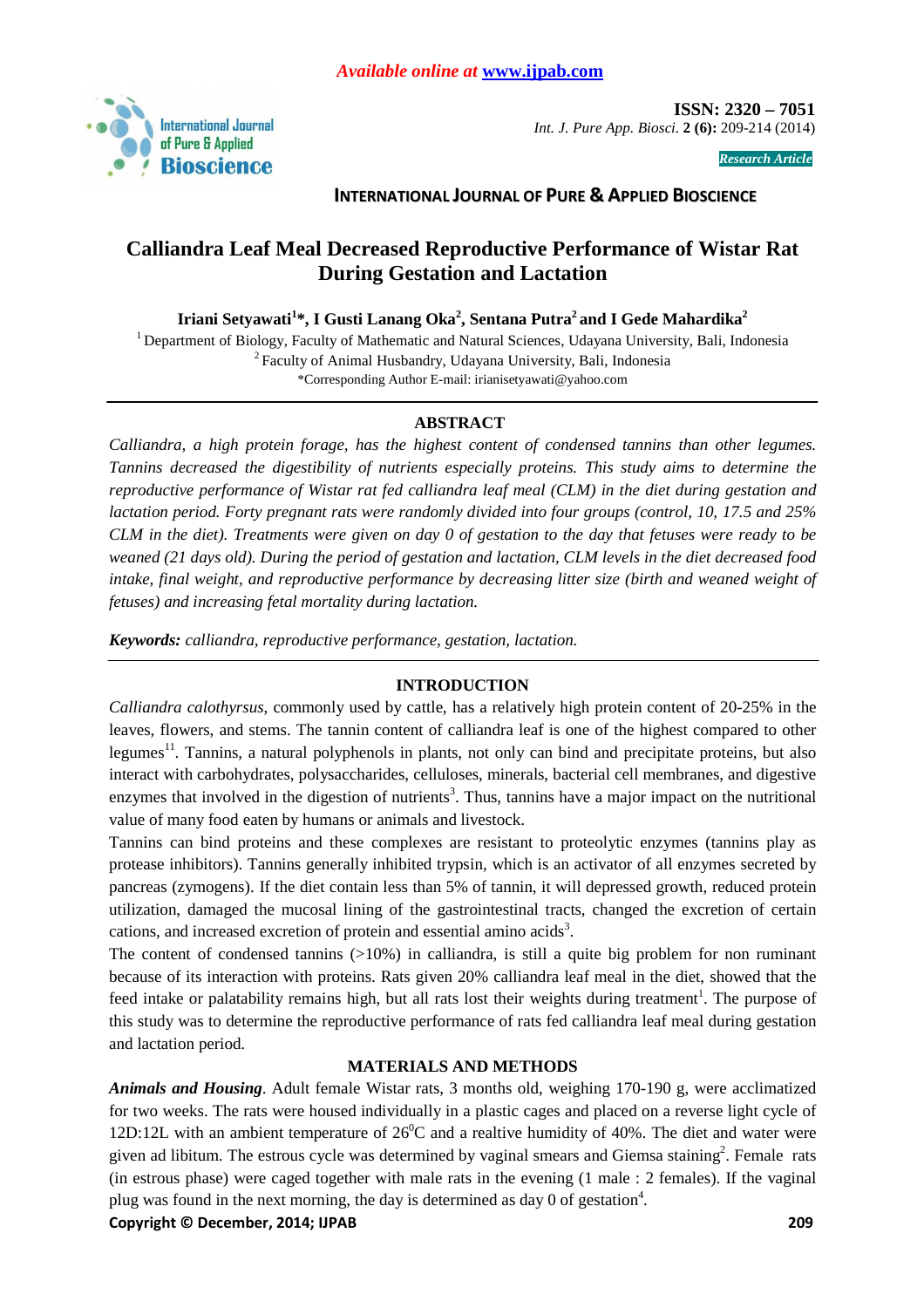| Iriani Setyawati et al | Int. J. Pure App. Biosci. 2 (6): 209-214 (2014)                                                                    | $ISSN: 2320 - 7051$ |
|------------------------|--------------------------------------------------------------------------------------------------------------------|---------------------|
|                        | <b>Diet.</b> Calliandra leaves, wilting for 6 days (naturally airdried), were blended and sifted. Commercial feed  |                     |
|                        | for pigs, CP 551 (PT.Charoen Pokphand Indonesia), was powdered then mixed with the calliandra leaf                 |                     |
|                        | meal based on the treatment levels and added Carboxy Methyl Celullase (2% of total diet). These mixture            |                     |
|                        | were homogenized and pelleted with a pelleting machine. The pellet freeze-dryed immediately then stored            |                     |
|                        | in $4^{\circ}$ C during the treatment period to keep the condensed tannin levels remained stable. Condensed tannin |                     |
|                        | level of calliandra leaf meal and the diet were analysed as described by previous research <sup>9</sup> .          |                     |

*Experimental Procedure*. Forty acclimatized pregnant Wistar rats were randomly divided into four groups i.e. control and calliandra leaf meal (CLM) level of 10, 17.5 and 25% in the diet. The treatments of feeding experiment (in an individual cage) were given since day 0 of gestation to the end of lactation period. Animal body weight and residues of the diet were weighed daily. Fetuses were weighed every two days from birth to the day they were weaned (21 days old). The experiment was conducted at Department of Biology, Faculty of Mathematic and Natural Sciences, Udayana University. All procedures were approved by the Animal Research Center Committee, Faculty of Veterinary, Udayana University.

| Table 1. Level of Calliandra Leaf Meal (CLM) and Condensed Tannin Equivalent |                                     |  |  |
|------------------------------------------------------------------------------|-------------------------------------|--|--|
| Calliandra leaf meal in the diet $(\% )$                                     | Condensed tannin equivalent $(\% )$ |  |  |
| Control                                                                      |                                     |  |  |
| 10                                                                           | 0.743                               |  |  |
| 17.5                                                                         | 1.300                               |  |  |
| 25                                                                           | 1.858                               |  |  |

*Statistical Analysis.* Data were analyzed statistically by analysis of variance (ANOVA, Oneway) using SPSS for Windows version 20. Differences means among groups were determined by Duncan Multiple Range Test (DMRT). All data are expressed as mean  $\pm$  SE and P values of 0.05 or less were used to determine significance.

**RESULTS AND DISCUSSION** 

## **Animal Performance**

## *Food Intake.* Tannins can affect animal growth in two ways, astrigency caused by tannins can reduce the level of animal food intake. However, we found in this experiment that food intake of all pregnant rats in all CLM groups decreased during the adaptation period (before the experimental period). As the rats became habituated to the level of CLM in the diet, their food intake started to increase. We assume that production of salivary PRPs, which in the rats are induced during the first 8-10 day of ingesting dietary tannin, could be responsible for this undecreasing palatability phenomena. When consuming tannin, some animals secrete salivary proline-rich proteins (PRPs) that bind to the tannins with high affinity, so tannins became inactive<sup>7,10</sup>.

| Tuble 2: I bou mane and man weight |                                |                               |                                |                                 |
|------------------------------------|--------------------------------|-------------------------------|--------------------------------|---------------------------------|
| Treatments                         | Food intake $(g/d)$            |                               | Final weight $(g)$             |                                 |
|                                    | Gestation                      | Lactation                     | Gestation                      | Lactation                       |
| Control                            | $13.583^{a} + 0.375$           | $25.900^{b} \pm 1.447$        | $193.486^{\text{ a}} + 8.259$  | $246.014^{a} + 9.315$           |
| CLM 10%                            | $12.976^{\text{ a}} \pm 0.174$ | $24.021^{b}$ + 0.902          | $193.354$ <sup>a</sup> ± 3.771 | $240.680^{\text{ a}} \pm 4.404$ |
| CLM 17.5%                          | $12.514^{a} + 0.458$           | $18.064$ <sup>a</sup> ± 1.766 | $193.229^{\text{a}} + 3.626$   | $252.843^{\text{a}} \pm 5.414$  |
| CLM 25%                            | $15.237^{b}$ + 0.483           | $18.907^{\text{ a}} + 1.312$  | $185.871^{a} + 3.854$          | $244.614^{a} + 5.928$           |

|  |  |  | Table 2. Food intake and final weight |
|--|--|--|---------------------------------------|
|  |  |  |                                       |

Data given are the mean  $\pm$  SE for each group of ten rats. Numbers within a column with different superscript letters are significantly different (P<0.05) as determined by DMRT.

During pregnancy (the gestation period), food intake by the 25% CLM group increased significantly (compared between groups on Table 2, P<0.05). However, feed intake by the 10 and 17.5% CLM groups were also increased but did not differ statistically from the control group (P>0.05). During the lactation period, food intake by the 25% CLM did not differ from the 17.5% CLM group (P>0.05), as well as the 10% CLM was statistically similar to the control group.

### **Copyright © December, 2014; IJPAB 210**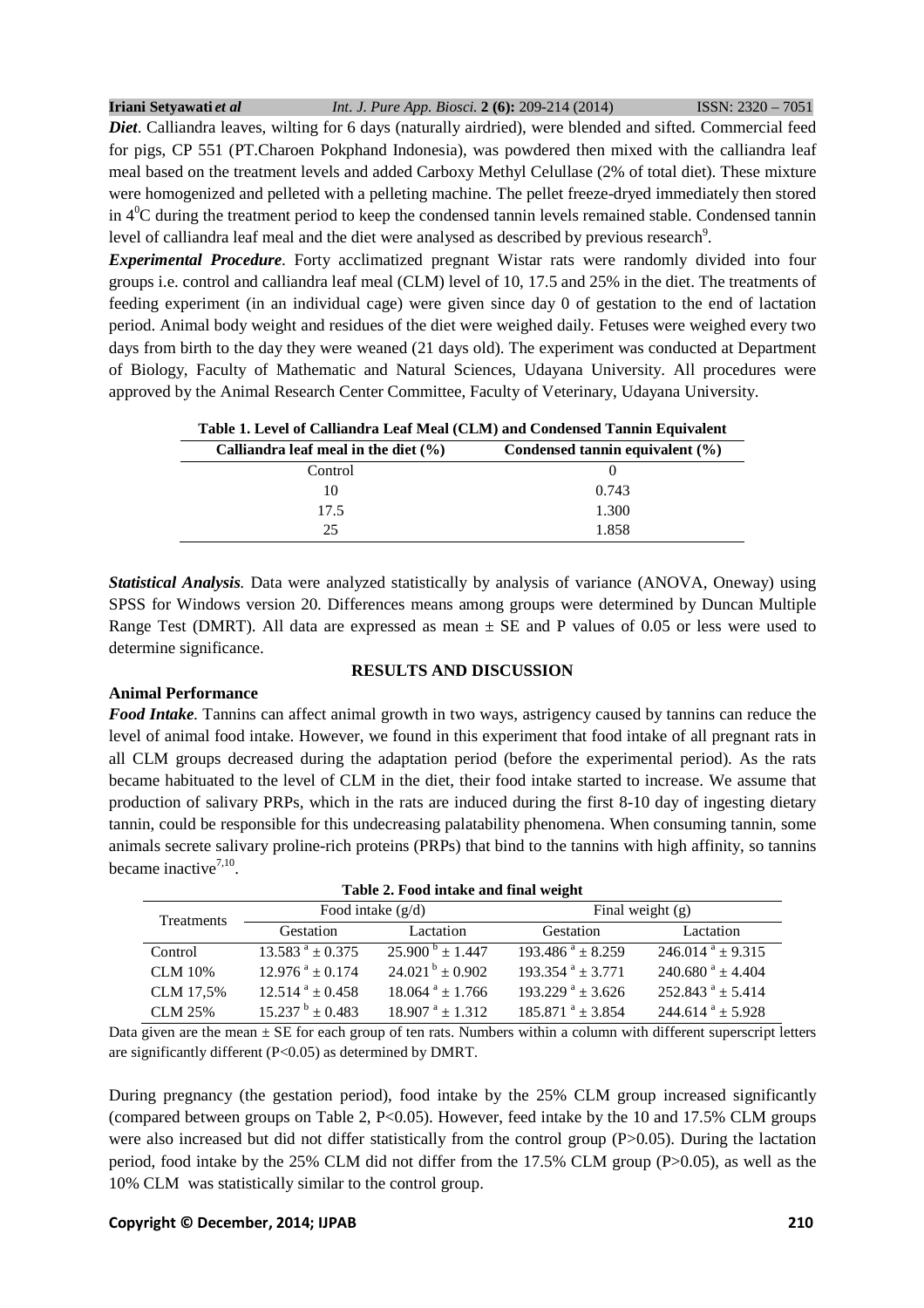**Iriani Setyawati** *et al*  In the previous studies, 3-6 % tannins in the diet suppressed food intake, and also reduced growth, intake and digestion efficiency of prairie vole *Microtus ochrogaster*<sup>5</sup>. The major ability of tannin to bind proteins in the intestines could decrease the digestibility and the absorption of proteins. Tannins could also complex with other molecules i.e. starch, cellulose, polysaccharides, minerals, and digestive enzymes  $3$ . In this experiment, the more level CLM in the diet, the more *condensed tannin* could negatively decrease the absorption of nutrients. Thus, rats increased their food intake to compensate the lack of important nutrients so they could reach their highly needs of nutrients during their gestation and lactation important nutrients so they could reach their highly needs of nutrients during their gestation and lactation periods. ISSN: 2320 – 7051



*Final Weight*. The results showed that the highest final weight were achieved by the control group, although it was not siginificantly different from other groups (P>0.05) at the end of gestation (compared between groups on Table 2,  $P<0.05$ ). During the lactation period, the final weight still did not differ among all treatments (P>0.05). The result suggested that CLM level up to 25% did not affect the animal weight gain during gestation and lactation periods. We assumed that treated rats could tolerate the negative effect of calliandra tannins, and the major factor affected weight gain was the high protein content of CLM in the diet. results showed that the highest final weight were achieved by the control group, siginificantly different from other groups (P>0.05) at the end of gestation (compared Table 2, P<0.05). During the lactation period, the fina all treat<br>gain du<br>e effect





**Copyright © December, 2014; IJPAB**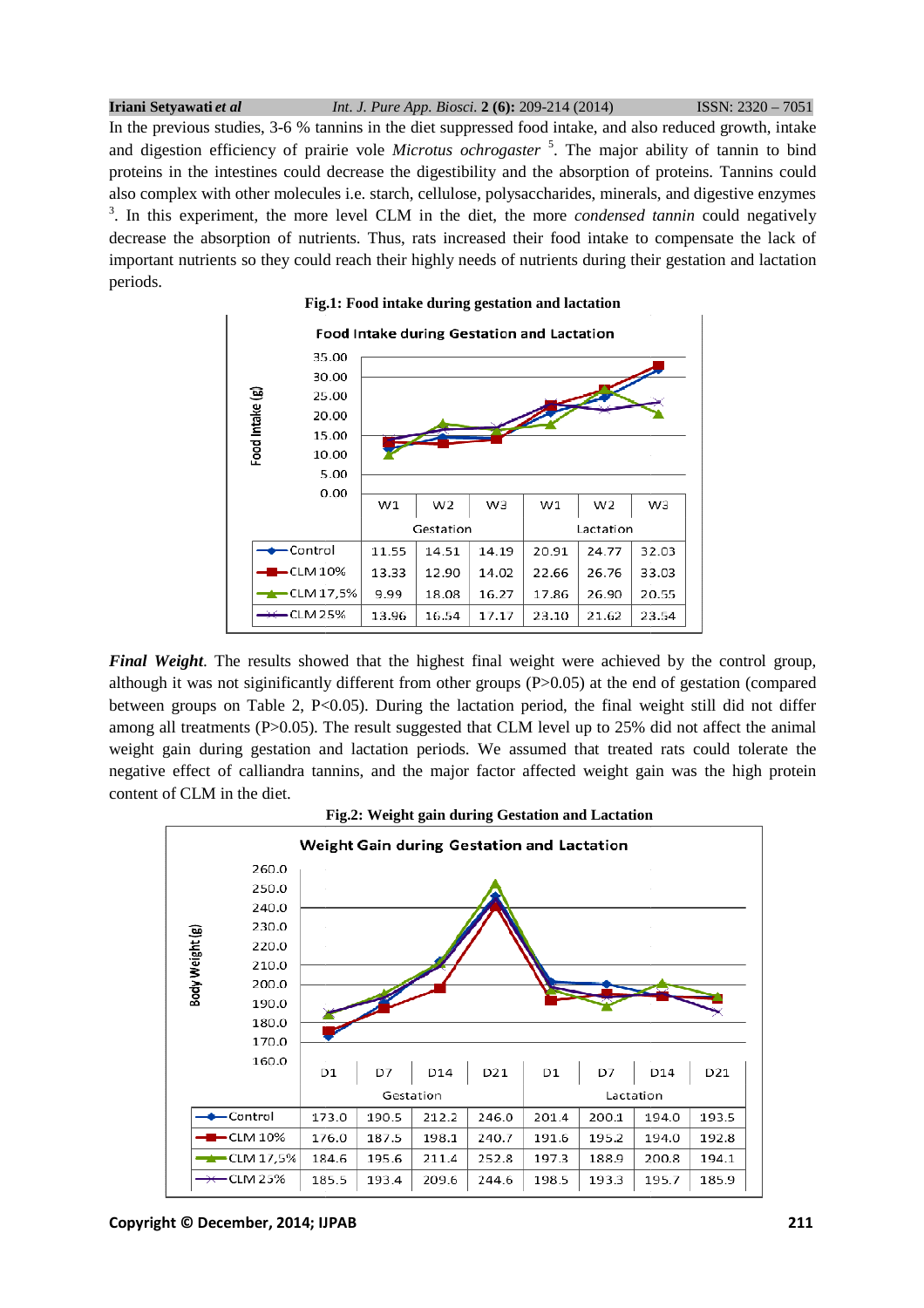#### **Iriani Setyawati** *et al*  ISSN: 2320 – 7051

Dietary tannins (tannic acid) caused female animal lost their weights during lactation, due to the reducing lactation, efficiency of digestion, intake of dry matter and nitrogen <sup>8</sup>. In poultry, 0.5-2.0% of tannin in the diet decreased animal growth and at the level 7% caused animal death. In non ruminants, tannins reduced the intestinal absorption of amino acids (especially methionine) and suppressed growth  $3$ .

Calliandra drying process (wilting) and pelleting process in this experiment, if compared with the fresh leaf, tend to increase the reactivity of tannins on food nutrients, especially proteins. The increasing negative potential of tannins can inhibit the breakdown of food particles by the digestive enzymes. Tannins can combine with proteins and these complexes are resistance to proteolytic enzymes. Tannins are generally able to inhibit trypsin, the main effect of trypsin inhibitor is an excessive secretion from the pancreas, causing pancreatic hypertrophy and hyperplasia. a drying process (wilting) and pelleting process in this experiment, if compared with the fresh<br>I to increase the reactivity of tannins on food nutrients, especially proteins. The increasing<br>potential of tannins can inhibi combine with proteins and these complexes are resistance to proteolytic enzymes. Tannins<br>y able to inhibit trypsin, the main effect of trypsin inhibitor is an excessive secretion from the<br>using pancreatic hypertrophy and h ment, if compared with the fresh<br>ecially proteins. The increasing<br>icles by the digestive enzymes.<br>to proteolytic enzymes. Tannins<br>s an excessive secretion from the<br>CLM group decreased fetal birth<br>vever, there were no diffe

### **Fetal Performance**

*Fetal Birth and Weaned Weight.* The present of tannin in the 25% CLM group decreased fetal birth weight significantly  $(P<0.05)$  if compared with other treatments. However, there were no differences among the 10 and 17.5% CLM and control groups on their fetal birth weights (P>0.05). The increasing level of CLM, as well as the level of condensed tannin in the diet, decreased fetal weaned weight. If compared with the control, fetal weaned weight of the  $10\%$  CLM group decreased significantly (P<0.05). Although both of 17.5 and 25% groups did not showed different means between them, there were significantly decreasing of fetal weaned weights in comparison with control and 10% CLM groups (compared between groups on Table 3, P<0.05). (compared between groups on Table 3,  $P<0.05$ ). nd control groups on their fetal birth weights (P>0.05). The increased of condensed tannin in the diet, decreased fetal weaned weigeneed weight of the 10% CLM group decreased significantly (P<l groups did not showed diffe

| Table 3. Fetal performance (Mortality, Birth Weight and Weaning Weight) |                            |                                 |                               |  |
|-------------------------------------------------------------------------|----------------------------|---------------------------------|-------------------------------|--|
| Treatments                                                              |                            | Fetal Performance (Litter Size) |                               |  |
|                                                                         | Birth Weight (g)           | Weaned Weight (g)               | Mortality $(\%)$              |  |
| Control                                                                 | $5.169^{b} \pm 0.118$      | $23.778^{\circ} \pm 1.033$      | $0.259^{\text{ a}} \pm 0.259$ |  |
| <b>CLM</b> 10%                                                          | 5.372 $^{\rm b}$ ± 0.130   | $19.239^{b} \pm 1.409$          | $2.914^{a} \pm 1.643$         |  |
| CLM 17,5%                                                               | $5.151^{b} \pm 0.096$      | $14.666^{\text{ a}} \pm 0.793$  | $7.855^{b} \pm 2.089$         |  |
| <b>CLM 25%</b>                                                          | $4.762^{\text{a}} + 0.044$ | $13.331^{a} + 0.405$            | $13.961^{\circ} \pm 1.229$    |  |

**Table 3. Fetal performance (Mortality, Birth Weight and Weaning Weight) Weight)**

Data given are the mean  $\pm$  SE for each group of ten rats. Numbers within a column with different superscript letters are significantly different (P<0.05) as determined by DMRT. significantly

### **Fig.3: Fetal Weight during Lactation**

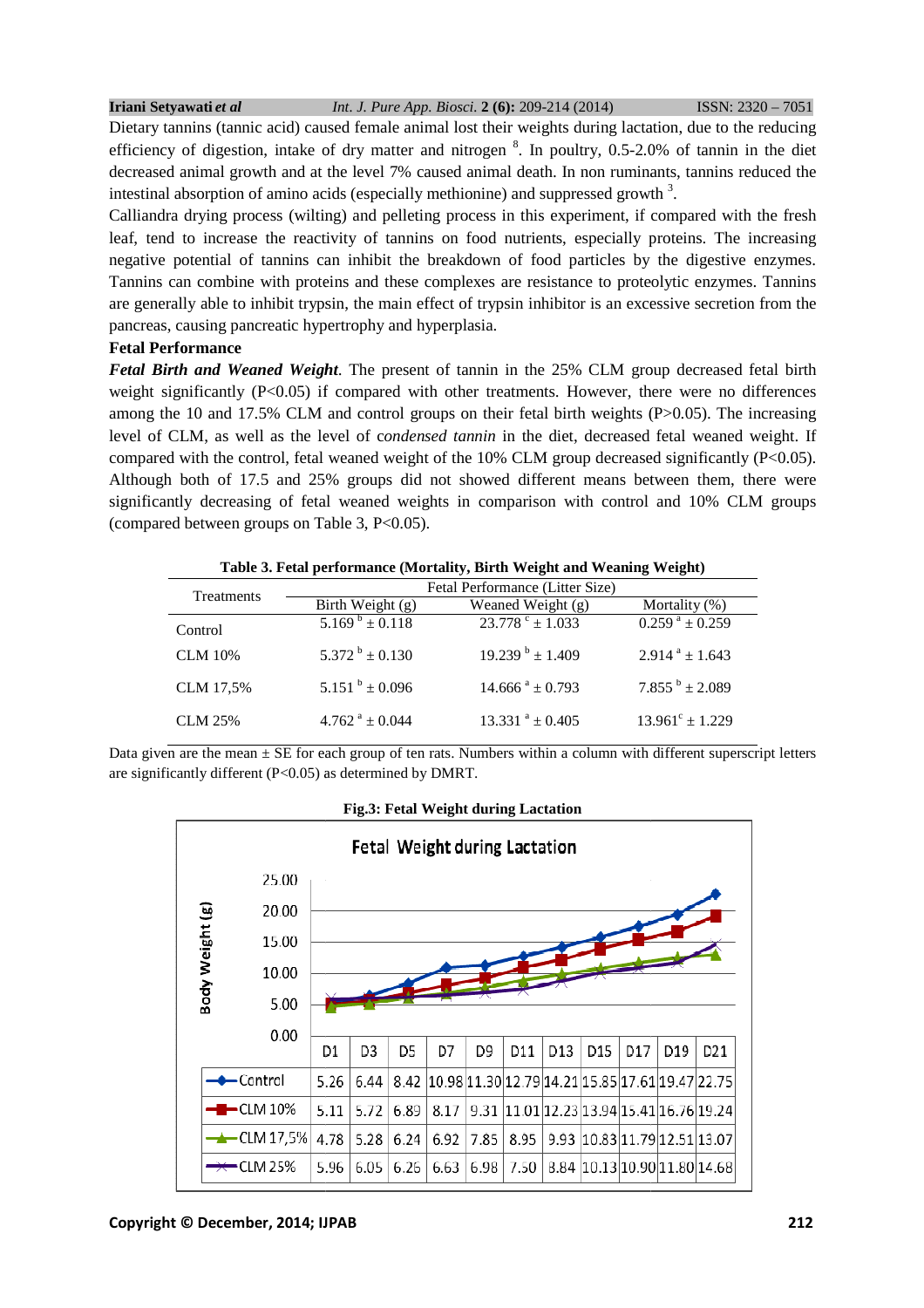*Mortality*. The percentage of fetal mortality increased during lactation period by the increasing of the calliandra leaf meal (as well as tannins) levels in the diet. Fetal mortality started to increase significantly (P<0.05) at the level of 17.5% CLM in the diet, while there was no difference between means of both control and 10% CLM group. The highest percentage of fetal mortality was reached by the 25% CLM group (compared between groups on Table 3, P<0.05).

Based on the previous studies, tannins and proteins could make a strong bonding, resulted in a larger molecule that became too difficult to be digested by digestive enzymes. Undigested tannin-protein complexes then excreted via feces, thus, decreased protein digestibility of pregnant rats and negatively reduced the protein level received by fetuses of pregnant rats. Low birth weight due to deficiency of protein during gestation can adversely affect the survival rate of fetuses during the lactation period.

The present of calliandra leaf meal in the diet in this experiment, has been lowered the reproductive performance by decreasing birth weight and weaning weight of fetuses. Previous studies showed that deficiency, excessive or imbalance nutrients can adversely affect various phases of reproductive processes i.e. delayed puberty, low ovulation and conception rates, high spontaneus abortion of embryo and fetus, long interval of postpartum anestrus, low milk production, high perinatal mortality, and low performance of the newborn.

Tannins decreased reproductive performance of rodents by lowering the intake and/ or digestion of nutrients and energy<sup>8</sup>. In animal studies, there are three basic principles that should be considered to get a better reproduction performance. A well-balanced nutrition is very important during gestation and lactation period, reproduction can be affected by an excessive or deficiency of nutrition, and interaction between both factors that affected fertility <sup>6</sup>.

### **CONCLUSION**

Calliandra leaf meal in the diet of Wistar rats during gestation and lactation period decreased animal food intake and final weight, and also reduced fetal reproductive performance i.e. decreased birth and weaned weight of fetuses, and increased fetal mortality during lactation.

### **Acknowledgement**

We thank The Research Center and Community Services of Udayana University, Bali, Indonesia for funding this research in 2013 (contract number 74.96/UN14.2/PNL.01.03.00/2013).

### **REFERENCES**

- 1. Ahn, J.H. Quality Assessment of Tropical Browse Legumes: Tannin Content and Nitrogen Degradability (Ph.D Thesis), The University of Queensland, Australia (1990).
- 2. Brancroft, J.D. and Stevens, A. Theory and Practise of Histological Techniques, Fourth Ed, Churchill Livingstone, Edinburg (1999).
- 3. Cannas, A. Tannins: Fascinating but Sometimes Dangerous Molecules, Department of Animal Science, Cornell University, USA (2008).
- 4. Kaufmann, M.H. The Atlas of Mouse Development, Academic Press Limited, London (1992).
- 5. Lindroth, R.L*.* and Batzli, G.O. Plant Phenolics as Chemical Defenses: Effects of Natural Phenolics on Survival and Growth of Prairie Voles (Microtus ochrogaster), *Journal of Chemical Ecology*, **10(2):** 229*-*244 *(*1984)
- 6. Lothammer, K.H. Influence of Nutrition on Reproductive Performance of The Milking/ Gestating Cow in The Tropic, In Feeding Dairy Cow in The Tropic Eds. Andrew Speedy and Rene Sansoucy, FAO Animal (1991).
- 7. Mehansho, H., Ann, D.K., Butler, L.G., Rogler, J. and Carlson, D.M. Induction of Proline-rich Proteins in Hamster Salivary Glands by Isoproterenol Treatment and an Unusual Growth Inhibition by Tannins, *The Journal of Biological Chemistry*, **262(25)**: 12344-12350 (1987)

### **Copyright © December, 2014; IJPAB 213**